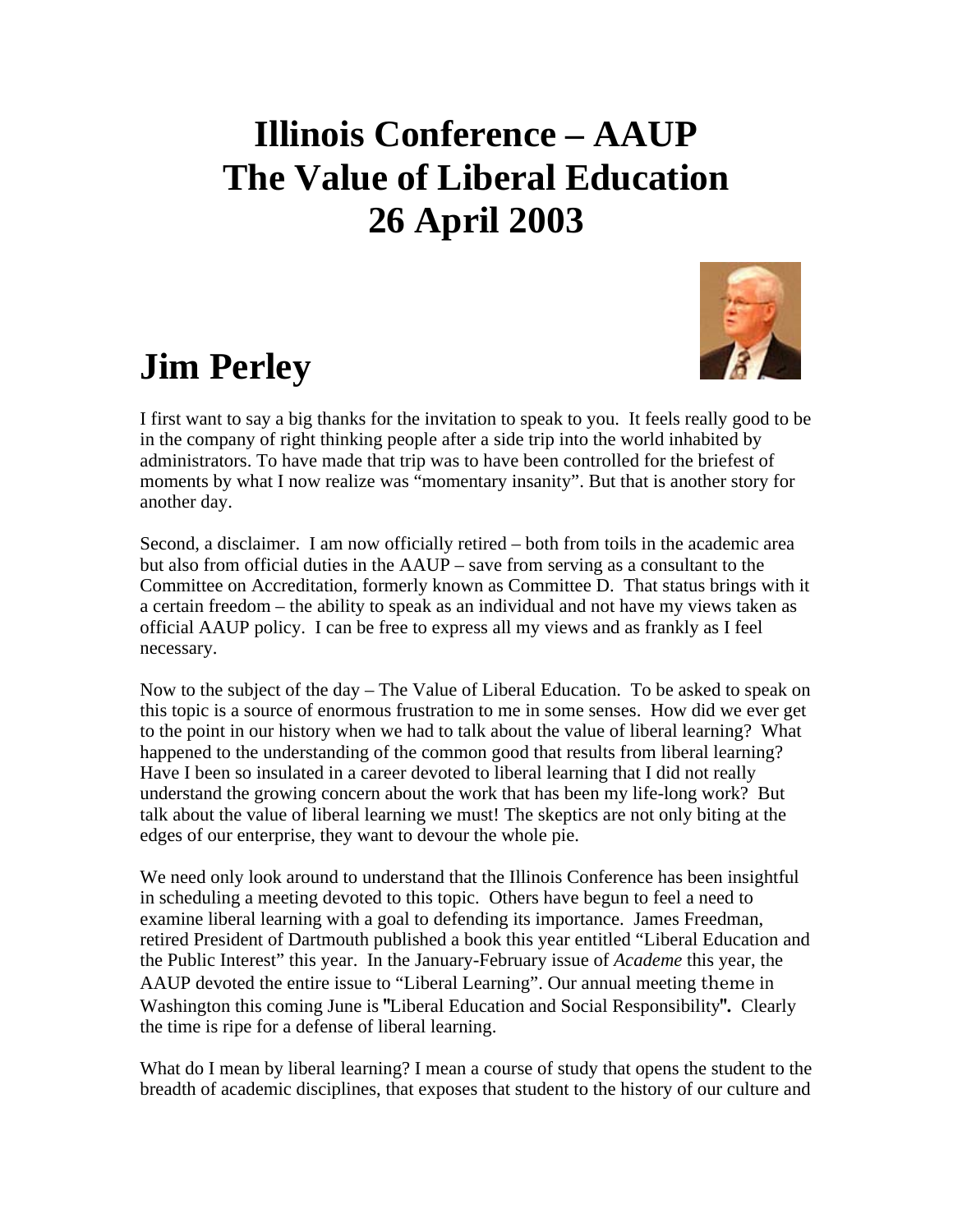shows her or him the fact that there is more to be learned at the cutting edge. I mean a course of study that not only exposes the student to the great thinking of the social sciences, the humanities, and the natural sciences but that generates the understanding that real synthesis sometimes occurs when the understandings of one area are brought to bear on the problems of another. I mean an education that provides the essential context for a life of learning and an understanding of extraordinary complexity of the world we live in and of the beauty to be realized when we begin to appreciate the diversities in our world. I mean an education in breadth and one which exposes the student to depth in at least one area. I mean an education that empowers the student to gain critical analytical skills and helps them understand how those skills can be used in exploring the unknown.

Why would ask about the value of such an education?

I think several things have been responsible for the climate of siege we are experiencing. First we saw and are seeing with increasing intensity the need to save money at the federal and state levels. When you look entitlements in state and federal budgets, you begin to realize the degree to which flexibility in spending is limited. About the only areas of the State budget that is flexible is support for higher education and even the entitlements understood to support K-12 education are now no longer being seen as sacred. And aside from pork-barrel appropriations which continue unabated despite any financial crisis, programs originally funded by the federal government have since the late 1980's been shifted to the States which have seen their budgets strained to the limit. It has not helped that we have experienced an economic downturn and new governors are being forced to make painful decisions about what to fund and what to cut. Higher education is often a target of cuts because it represents a flexible part of the budget.

But spending does take place – priorities are established. I was listening to the news two nights ago and heard the American in charge of brining order to Iraq say to Iraqis that if they needed furniture to replace destroyed classroom desks, we the US would buy it for them.

Given this belt tightening, it is easier to withhold funding from education if it is seen as not doing its job. In the early to mid 90's, we began to see attacks on higher education of a magnitude not seen before. Faculty members were not working hard enough (remember the observation that professors were at home mowing their lawns on a Wednesday afternoon). We were portrayed as "only teaching" twelve hours a week", though no one leveled similar attacks on clergy for "only working one hour a week" on Sundays. At the same time. University Board of Trustees were being selected by Governors who have been from one party. In Ohio when I left in 2000 the entire Board of Trustees of the University of Akron was from one political party – the Republican Party. I do not question the integrity of those from the Republican party (some of my best friends are Republicans), but when there is such uniformity in selection of Board members, there is a tendency for the philosophy of that party and the way managers see workers to prevail. For the first time in Ohio history, a collective bargaining contract was questioned over provisions of workload with a mandatory increase in class-hours of 10% linked to funding by the legislature. And more, claims were being made that students were not graduating from our institutions with the skills they needed in the workplace – specific computational skills and those which would allow them to write well.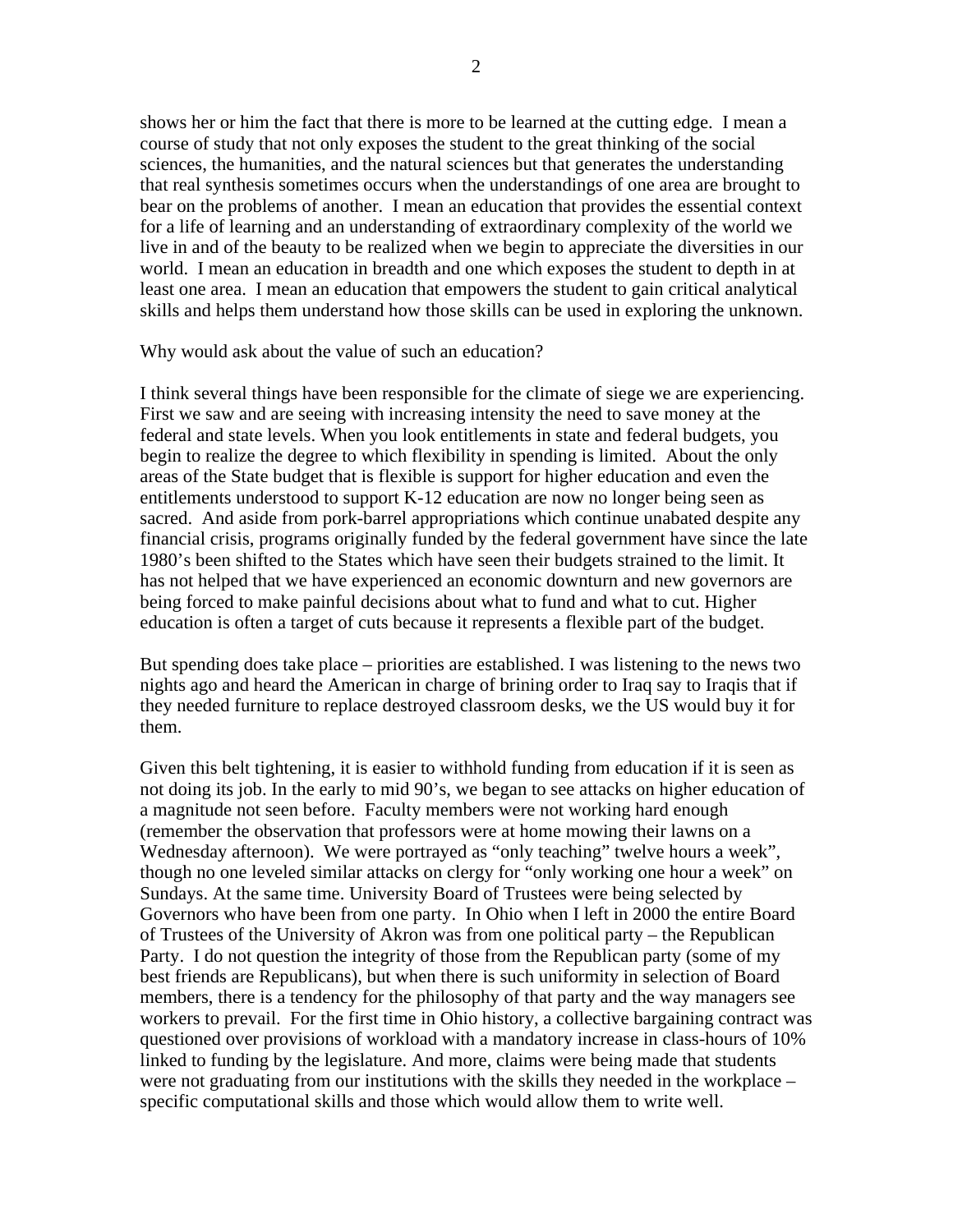At the same time this was happening, other developments were occurring. There was a logarithmic increase in the use of adjunct/part-time teaching at all our institutions both public and private. If we could not afford complete funding of our institutions, then we could squeeze our budgets by being exploitive and offering positions to individuals at a fraction of the cost and without benefits. New ranks of administrators were being developed, often people with no academic experience were being hired to run our institutions and the argument for doing this was that educational institutions are not just involved with education anymore – they are involved with running student services, the food services and building and grounds. Gone was the day that faculty rose to the ranks of administration and saw their primary job as being to make possible the work of the faculty. I made the jump to the ranks of the administration because I believed that faculty have the responsibility to see to it that faculty could do their work in a supportive environment. I knew I had made a serious mistake when I attended an administrators meeting shortly after beginning work that I certainly did not have administrator type shoes by another Dean while riding in an elevator. My reservations grew significantly when the Secretary to the Board called to inform me of my required attendance at a Board dinner and added "Wear Country Club Casual". And I was sure I had made a fatal mistake when I questioned the use of "superadjuncts", individuals with salaries one third that of full time faculty who taught full time and had benefits and was told we needed to pay such wages because otherwise we could not operate fiscally.

In the mid 1990's we saw the development of still another tool which has changed the focus of attention on higher education. North Central, the accrediting body in our region of the country, accredited the University of Phoenix and that institution began to establish branches in every part of the country. While there are those who support the nature and goals of this University, it represented a new and different model for higher education in this country. Classes are held both on campuses at regional sites and on-line around the country but the faculty are all part time, with only one full time faculty in each academic area, for example in Nursing. The argument is that faculty providers (not faculty) teach at night what they teach during the day and therefore do not need preparation time for that teaching. These providers work for adjunct wages and have no benefits. And they teach in professional areas of direct utility to adult learners (those who are over a certain minimum age at the time of admission). It is of more than passing interest that the students meeting in groups for 25% of the instructional time, with no faculty instructor present (a consequence of the belief that knowledge is produced in such settings and the philosophy being voiced recently that the Professor should be the guide on the side rather than the sage on the stage). Most distressing is the fact that there is only one librarian for the whole country and that each "branch establishes real libraries on site through contracts with local institutions which often developed their libraries using taxpayer money. In a visit to the University of Phoenix in Phoenix in 1998 I had a chance to have a close-up look at the instruction offered and discovered that the syllabus for each course is, developed by a committee and specifies topic and content by the minute and this, it is maintained, insures consistency of course content in every region of the country where the course is taught. Sort of a Wal-Mart of Higher Education. So much for academic freedom and for the right of an instructor to alter course content in light of changing external circumstances or the chemistry of the class.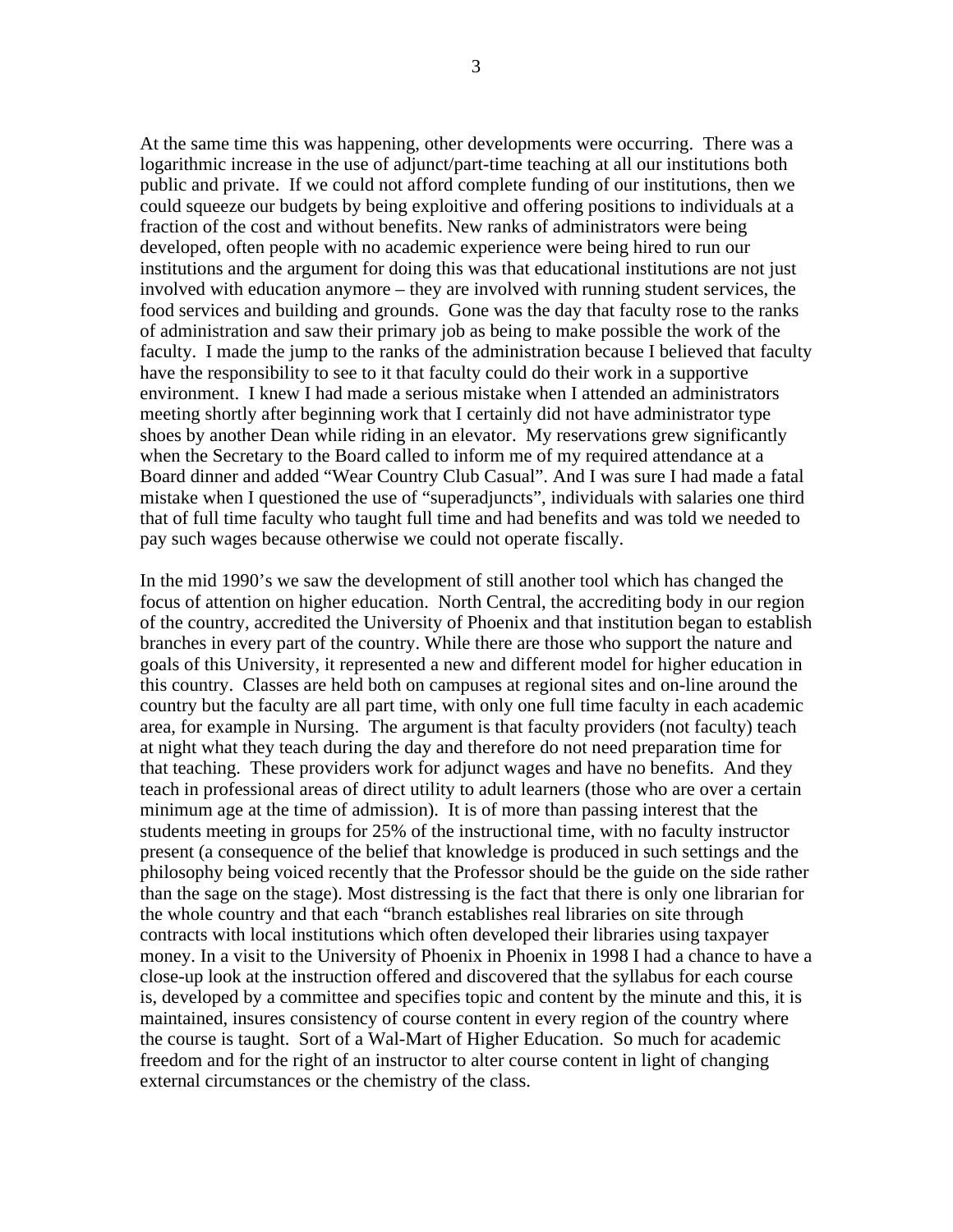In short order, North Central then accredited an institution called Jones International University whose central administration is in Colorado. Jones, another for profit institution, accredited by the same team of accreditors that accredited Phoenix, went a step further toward a faculty-less institution. It only offers courses on-line and its courses are developed by faculty "experts" at other institutions under contract to Jones for the development of a course. The content is provided by course deliverers, often people of lesser academic credentials than the course developer. The performance of the students is evaluated by still yet another group of individuals – course assessors. The concept is called "unbundling" and means that a course can start on one day and another session can start on the very next day with the same "provider. But the self-study paper submitted in the request for consideration for accreditation specifically says that faculty development funds for the course developers has to be provided by the home institution of the faculty member, not by Jones University. So much for academic freedom and collegial governance. How can there be collegial governance in an institution that has no faculty.

I have no problem with institutions that are different and innovative. But the real problem is that their accreditation affects what happens in all institutions of higher education. Their credits are transferable and the practices at these institutions affects the practices at all institutions. If profit is to be the motive, then what are we to do with departments and courses that return no profit to the institution? Do we really need a Physics program or a Religion Department if there are not sufficient number of majors to justify a return on investment? As a recently retired administrator at an institution that cut thirteen academic positions this past year, I can tell you that integrity of curriculum or cohesiveness of program was not a consideration in the determination of which positions were cut.

But my concern with pressures from the accreditors goes even further. Since North Central took the steps they did in accrediting these institutions and declared them to be legitimate deliverers of quality education, standards for accreditation in every other region of the country has had to accommodate to the standards which allow the Phoenix's and Jones's of the world to exist. Mention of qualified faculty has disappeared from these standards – to be substituted by the words "appropriately qualified personnel". Governance standards have disappeared and the roles of Presidents are now being defined in terms of responsibilities of CEO's. No mention of librarians is to be found in the accreditation standards of the Southern Region Accrediting Body. And there has been a profound shift in accrediting standards from inputs and process to outcomes assessment. As long as an institution is assessing its outcomes and meeting its mission, however vaguely defined, it doesn't matter that the school or University is on the AAUP censured list – in fact the President of an AAUP censured institution (University of Central Arkansas) was head of a visiting team that examined the credentials of another school to be accredited shortly after the imposition of censure. The Provost from my own institution was a member of the accrediting team at the University of Dubuque this past year and had not been made aware of the censure action about to take place.

The value of a liberal Arts Education. It all becomes highly personal. And it is true that we have not been as active as we should have been about explaining to the public what that value is. Is it important for a legislator to understand the history of a topic on which voting is scheduled. Is an understanding of Ecology and important factor in evaluating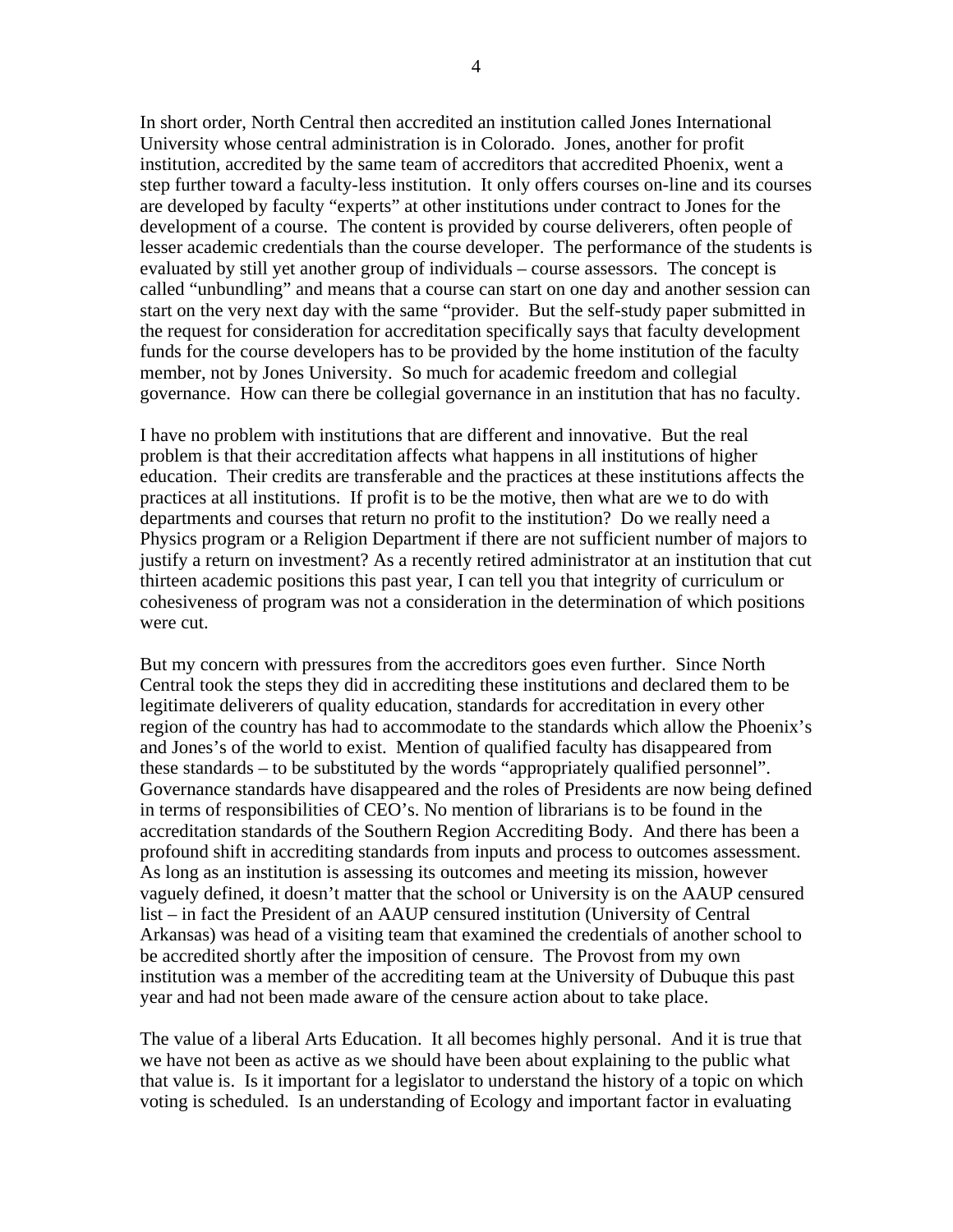the opening of the North Slope for oil exploration? Is an understanding of Islam vital to the development of a successful policy to be used after a war fought for proclaimed moral reasons? Is an appreciation of opera critical to the biologist who seeks pleasure in areas other than work?

I like to tell the story of our youngest son. He went to a fine Liberal Arts college in the East and like many of my students over the years, was as interested in social activities as he was in academics as an undergraduate. As parents our role was to smile and be there when the inevitable bumps were experienced. After graduation with a degree in Political Science, he decided to stay in the New England area because a friend would not move to Washington D.C. with him where he hoped to eventually use his skills. Since few jobs were available he took one in a community college in the Registrar's office entering data into spreadsheets.

When it became clear a year later that his friend was not going to go with him to Washington, he decided to go alone and stayed with some friends while he looked for work. Again and again he was told there were no jobs available. Undeterred, he networked and asked questions about what he might be doing if he found work in Congressional offices, He was read a list of duties assigned to aides in the Senate offices and one of them was work as a computer coordinator. He quickly responded that he had work with computers the year before and the person he was speaking with immediately told him that the computer coordinator for one of the Senators had been run over on the New Jersey Turnpike and killed. He was told that the office was desperate for help and perhaps he would like to go to the offices for an interview, That night he called home and told us of his hiring. He told of interviews with several staff members and how he had fixed their computer problems by plugging their cords in more tightly. His moth, in astonishment said "How are you going to do the job needed as you have never had a course in computer science?". He responded with some surprise with the statement "Mom, I can read". Within five years he was nominated for President of the Computer Coordinators group in the Senate.

Did he learn computer science in College? No – what he learned was the ability to read, to listen, to reason, to reach out and get help when needed and he learned to apply what he knew to problems that needed solution, That is the product of a Liberal Arts Education, It is what makes the continuation of the Liberal Arts core of our colleges and universities so valuable. As James Freedman says in his book on the Liberal Arts "Liberal Education opens our eyes to what life is principally about. It's about understanding yourself and having some resources to deal with everything life throws at you. It's about developing a moral compass and some understanding of how society works, how democracy works".

As an Association we have taken stands in defense of the Liberal Arts. But we need to be even more vocal in that defense. We need to be at the forefront when accreditation standards are being set. We need to be there speaking for the importance of a balanced set of offerings when decisions are made to downsize institutions. We need, in short, to be able to emerge from our disciplines and speak for our profession – a profession that has served us with extraordinary distinction and which now calls for our collective defense.